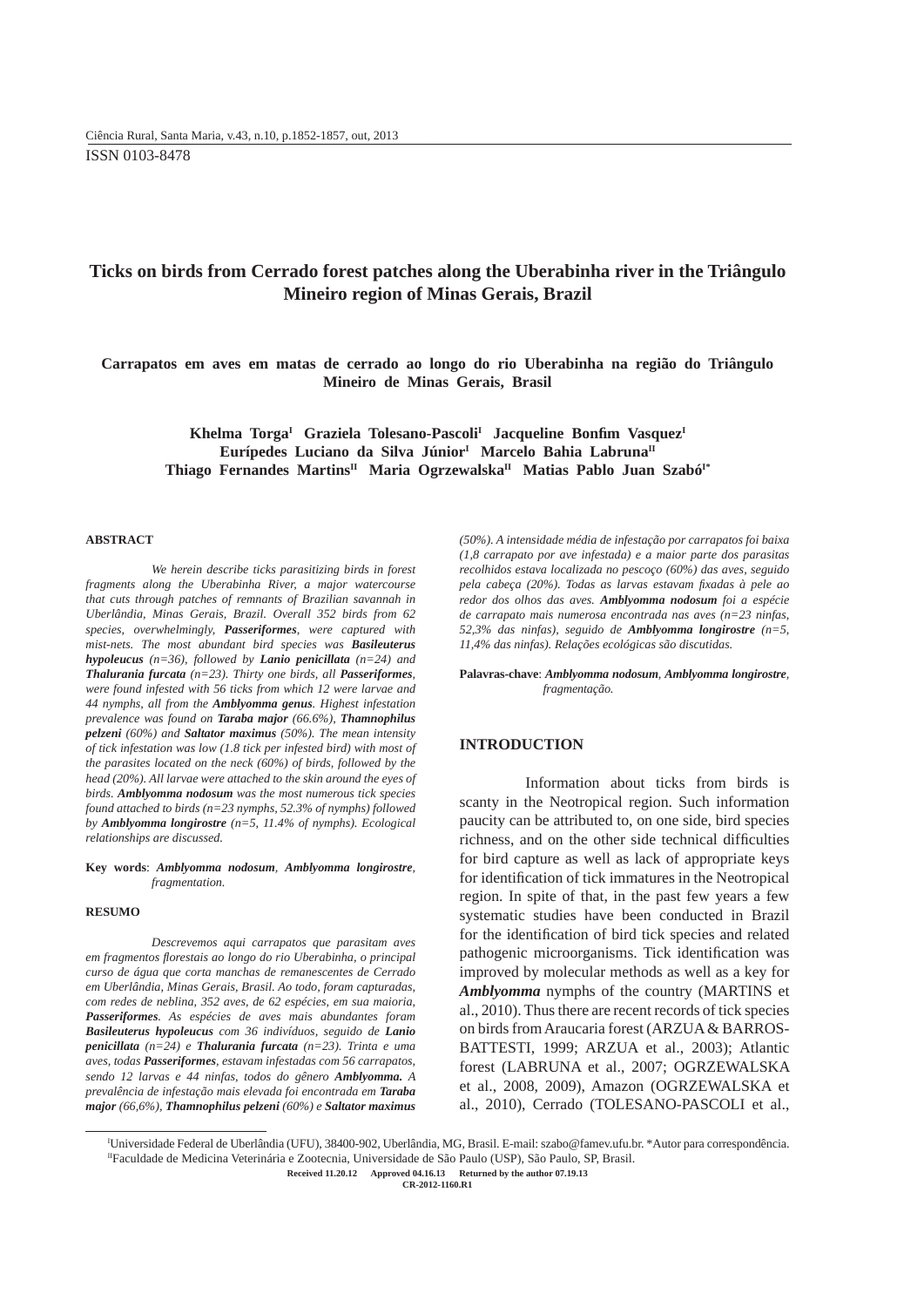2010; LUZ et al., 2012) and northeastern Brazil (OGRZEWALSKA et al., 2011).

However such efforts are still insufficient for the amount of information needed to understand such host-parasite relationships. These relationships are not devoid of importance; birds may be regarded as hosts with high potential for the dispersal of ticks and tick-borne pathogens. Moreover birds might be important hosts for the maintenance of particular tick species. In fact, birds in the Neotropical region seem to contribute to the life cycle of many tick species by providing blood meal for their immature stages. This is the case of *Amblyomma longirostre*, a Neotropical tick; whereas rodents of the family *Erethizontidae* have been recorded as the principal hosts for adults, immature stages feed on birds (Reviewed by NAVA & GUGLIELMONE., 2010). Furthermore recent observations in Brazil showed that bird ticks may harbor spotted fever group *Rickettsia* and which are potentially pathogenic to human beings (OGRZEWALSKA et al., 2009).

It is thus of upmost importance to gather information about the main bird-tick relationships, their environment as well as other hosts involved in each tick´s life cycle. Such ecological data is the basis for the epidemiology of tick-borne diseases and preventive measures. Basic step to achieve such goal is to describe naturally occurring ticks on birds in the various biomes from the country

Considered one of the 25 hotspots of global biodiversity, the Cerrado (or Brazilian savannah), has about 80% of its full length already converted into fragments (MYERS et al., 2000), mainly due to agricultural activities (SILVA et al., 2006). Such changes reduce natural areas by increasing human contact with wild animals and consequently with various parasites of the original ecosystems, including ticks (KNIGHT, 1992). However, little is known about the occurrence of ticks on birds existing in this ecosystem. At the same time this biome is known to be very rich in birds summing up as much as 864 species, 36 of which considered endemic (SILVA, 1995; SILVA & SANTOS, 2005; PINHEIRO & DORNAS, 2009).

Thus, the aim of this work was to characterize the ticks parasitizing birds in the region of Triângulo Mineiro (MG), more specifically in forest fragments along the Uberabinha river (Uberlândia - MG).

# **MATERIAL AND METHODS**

Location: The study was conducted in deciduous, semideciduous and gallery forests, in the Uberlândia municipality (Triângulo Mineiro region), Minas Gerais State, Brazil. Sampled areas (n=6) had from 12.90 to 58.50 ha and were located along the Uberabinha River (18°40'50''S; 48°29'57''W). This river supplies the city of Uberlandia and is a tributary of the Araguari River. These forestall reserves are surrounded by cattle pastures. The local climate is subtropical with a dry season (May to September) and a rainy season (October to April) (ROSA et al., 1991). Average annual temperatures range from 20 to 25°C, with annual average humidity of 71% and average annual rainfall of 1.550mm.

Bird capture: Birds were captured in five consecutive campaigns (September and December of 2008, and January, March and May of 2009). At each campaign all six areas were sampled for one day (a dawn and a sunset) each, with the aid of 19 mist-nets, each 12 meters long, 2.5m high. Captured birds were identified, weighed, measured and received metallic bands provided by CEMAVE (Centro Nacional de Pesquisa para Conservação de Aves Silvestres, license  $n^{\circ}$ . 3019/1). Capture of birds was authorized by IBAMA (Instituto Brasileiro do Meio Ambiente e dos Recursos Naturais Renováveis, license nº 373/2008 Nufas MG).

Tick collection: Search for ticks was done by blowing systematically the feathers on the whole surface of each bird to expose the skin and attached parasites. Each bird was examined sequentially by two of the authors and typically took from three to six minutes according to bird´s size, behavior and number of ticks found. Ticks were collected with tweezers and placed in plastic containers with leaves to prevent desiccation. Birds were released at the same site.

Tick identification: Birds in Brazil are mainly parasitized by *Amblyomma* immature stages. Unfortunately, there is no reliable key for the identification of Neotropical *Amblyomma* larvae, and until 2010 a key for *Amblyomma* nymphs was also lacking. Thus identification was done initially by rearing ticks until the adult stage in the laboratory or by molecular methods as described before (OGRZEWALSKA et al., 2009). Adult ticks and later nymphs were identified under a stereomicroscope, according to morphological criteria and dichotomous keys (ONÓFRIO et al., 2006, MARTINS et al., 2010). Voucher tick specimens collected during this study have been deposited in the FAMEV/UFU Tick Collection, Federal University of Uberlândia (accession numbers: 626-630).

## **Ciência Rural, v.43, n.10, out, 2013.**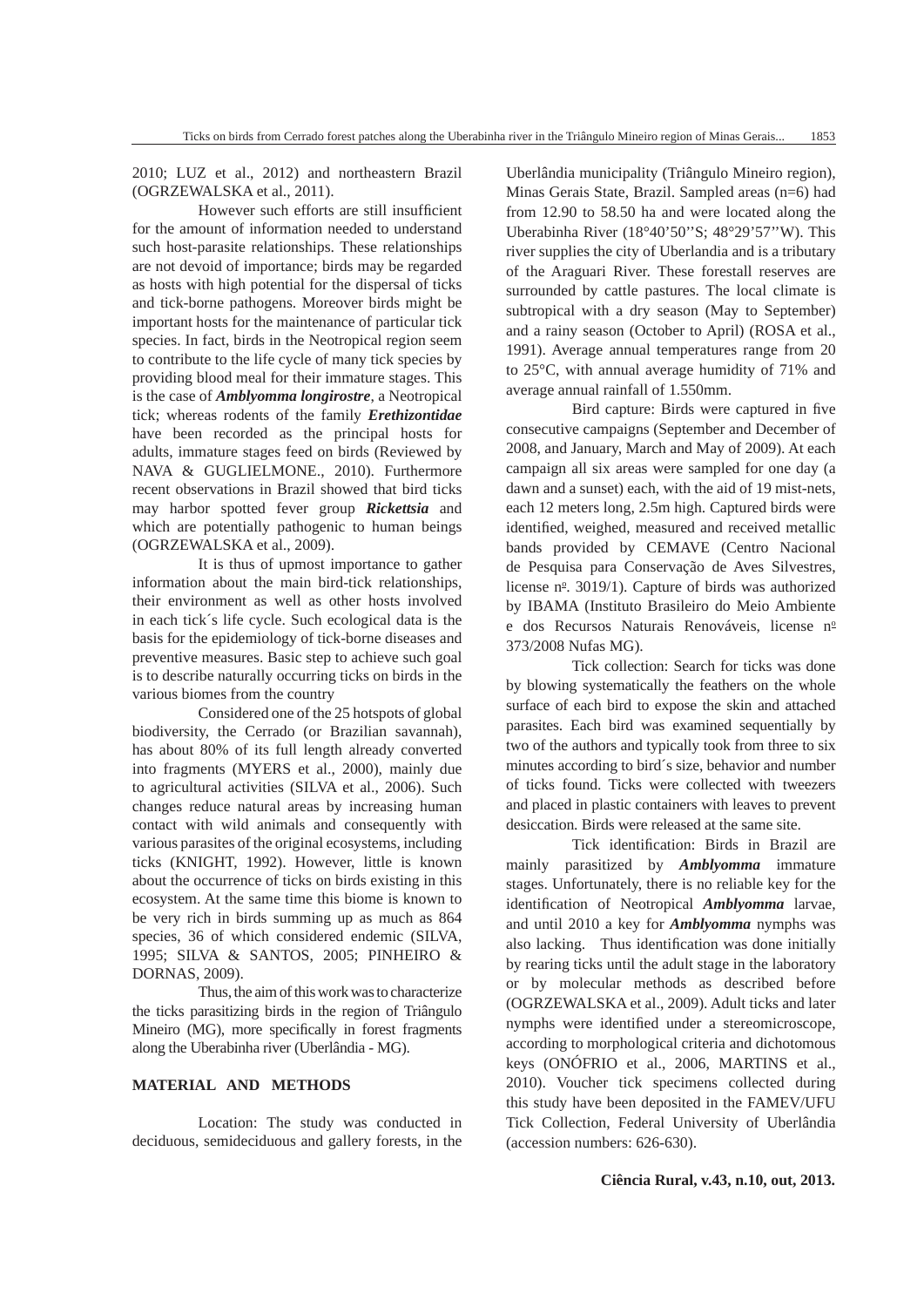## **RESULTS**

Overall three hundred fifty-two (352) birds from sixty-two species, overwhelmingly, *Passeriformes*, were captured. The most abundant bird species was *Basileuterus hypoleucus* with thirtysix individuals, followed by *Lanio penicillata* (n=24) and *Thalurania furcata* (n=23). Only one individual was captured from eighteen bird species and seventytwo individuals were recaptured during the study.

Thirty-one birds, all *Passeriformes*, were found infested with 56 ticks (Table 1) from which 12 were larvae and 44 nymphs, all from the *Amblyomma* genus. Overall infestation prevalence of birds was of 8.8%. Prevalence and mean infestation intensity for each bird species is shown in table 1. Highest infestation prevalence was found on *Taraba major* (66.6%), *Thamnophilus pelzeni* (60%), and *Saltator maximus* (50%), however only three, five and four individuals of theses bird species were captured, respectively.

The mean intensity of tick infestation was low (1.8 tick per infested bird) and most of the parasites collected were on the neck (60%) of birds, followed by the head (20%) and nape (20%). All larvae were attached to the skin around the eyes of birds. No adult tick was found on these hosts.

*Amblyomma nodosum* was the most numerous tick species found attached to birds (n=23 nymphs, 52.3% of nymphs) followed by *Amblyomma longirostre* (n=5, 11.4% of nymphs). Ticks that could not be identified to species levels were retained as *Amblyomma* spp.

No tick was found on 47 bird species (n=155 birds). These species, families and number of captured individuals are as follows: *Leptotila verreauxi* (n=4; *Columbidae*)*; Glaucidium brasilianum* (n=1; *Strigidae*); *Antrostomus rufus* (n=1; *Caprimulgidae*); *Phaetornis pretrei* (n=16**);** *Chlorostilbon lucidus* (n=1); *Thalurania*   $furcata$   $(n=23)$ ; *Amazilia fimbriata*  $(n=1)$ ; *Trochilidae*); *Baryphtengus ruficapillus*  $(n=5)$ ; *Momotus momota* (n=4); (*Momotidae*); *Galbula rufi cauda* (n=2; *Galbulidae*); *Nonnula rubecula* (n=1); *Monasa nigrifrons* (n=1) (*Bucconidae*); *Pteroglossus castanotis* (n=4; *Ramphastidae*); *Picumnus albosquamatus* (n=1)*; Veniliornis passerinus* (n=1*); Colaptes melanochloros* (n=1); *Campephilus melanoleucus* (n=1) (Picidae); *Dysithamnus mentalis* (n=2; *Thamnophilidae*); *Sittasomus griseicapillus* (n=1); *Dendrocolaptes platyrostris* (n=3); *Lepidocolaptes angustirostris* (n=1) (*Dendrocolaptidae*); *Synallaxis scutata*

(n=2)*; Hylocryptus rectirostris* (n=4) (*Furnariidae*); *Corythopis delalandi* (n=2; *Rynchocyclidae*); *Elaenia spectabilis* (n=1); *Camptostoma obsoletum* (n=1); *Lathrotriccus euleri* (n=1); *Cnemotriccus fuscatus* (n=4)*; Myiozetetes similis* (n=1); *Casiornis rufus* (n=1); *Myiarchus ferox* (n=1) (*Tyrannidae*); *Neopelma pallescens*(n= 9)*; Pipra fasciicauda*(n= 22) (*Pipridae*); *Pachyramphus validus* (n=1; *Tityridae*); *Cyclarhis gujanensis* (n=2); *Vireo olivaceus* (n=1*)*  (*Vireonidae*); *Pheugopedius genibarbis* (n=3); *Cantorchilus leucotis* (n=1) (*Troglodytidae*); *Turdus rufiventris* (n=3); *Turdus amaurochalinus* (n=2); *Turdus subalaris* (n=1) (*Turdidae*); *Tachyphonus rufus* (n=1)*; Tangara sayaca* (n=1); *Tangara cayana* (n=2); *Dacnis cayana* (n=1) (*Thraupidae*); *Volatinia jacarina* (n=11; *Emberizidae*); *Cyanoloxia brissonii*  (n=1; *Cardinalidae*).

## **DISCUSSION**

Adult ticks were not found on birds captured in this work. Lack of adult tick stage on birds in Brazil is a common feature (LABRUNA et al., 2007; OGRZEWALSKA et al., 2008) and highlights the importance of birds as hosts for immature stages (larvae and nymphs) of these ectoparasites, at least for ticks from the *Amblyomma* genus.

Overall tick infestation prevalence from this survey was low. Previous studies in the Brazilian savannah (Cerrado) found ticks on 24% (MARINI & COUTO, 1997), 28% (KANEGAE, 2003), 52% (TOLESANO-PASCOLI et al., 2010) and 17% (LUZ et al., 2012). Reasons for this low prevalence are at the moment speculative. One possibility is that this particular area had lower environmental infestation at tick questing sites for birds. Since most of the bird and tick sampling from this work was done during spring and summer, seasonal influences also might have had a role in the low infestation prevalence. Anyhow these are important topics to be explored in future research.

Location of ticks predominantly on the head, with nymphs on the neck and larvae around the eyes have been observed before (OGRZEWALSKA et al., 2008; OGRZEWALSKA, 2009; TOLESANO-PASCOLI et al., 2010) and indicates parasitism site preferences of ticks. It is possible to suppose that these sites are those that protect tick from host selfgrooming enhancing survival chance of the parasite.

Uneven number of the various bird species captured and seasonal restriction of sampling precludes a clear-cut analysis of tick species association with bird species or at least bird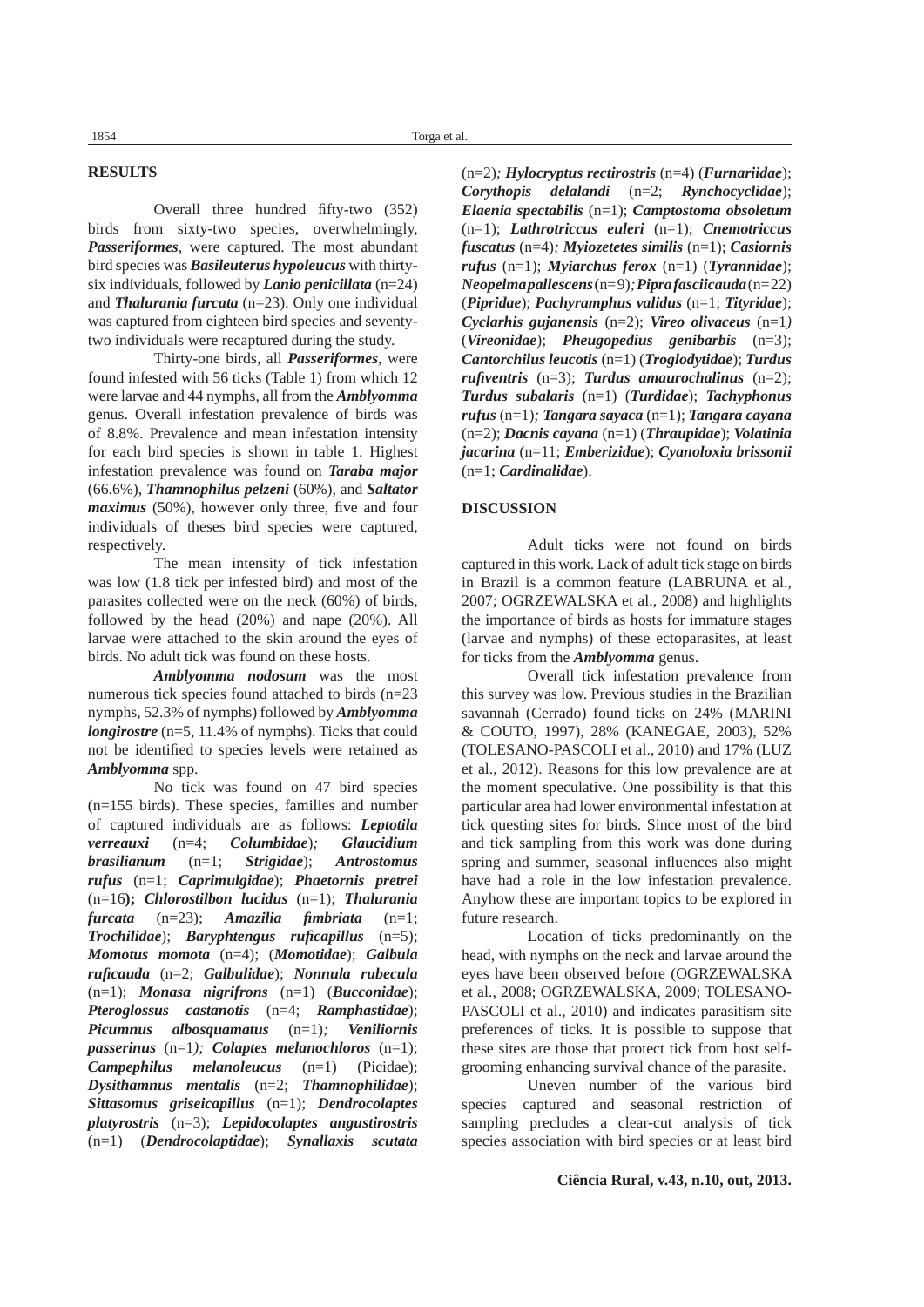Table 1 - Prevalence and mean intensity, ticks species and larva (L) an nymph (N) numbers and of infestation on passerine birds in a semideciduous forest patch of the Brazilian cerrado in the municipality of Uberlândia, State of Minas Gerais, Southeastern Brazil, 2008-2009.

| Bird family/ Species           | No. infested/No. captured Preval. (%) Mean Intensit. |      |                | Species        | Tick n°      |                |
|--------------------------------|------------------------------------------------------|------|----------------|----------------|--------------|----------------|
|                                |                                                      |      |                |                | $\mathbf L$  | N              |
| Thamnophilidae                 |                                                      |      |                |                |              |                |
| Taraba major                   | 02/03                                                | 66.6 | 4,5            | A. nodosum     |              | 4              |
|                                |                                                      |      |                | Amblyomma sp.  |              | 5              |
|                                | 03/05                                                | 60   | 1,3            | A. nodosum     |              | 1              |
| Thamnophilus pelzeni           |                                                      |      |                | Amblyomma sp.  |              | 3              |
| Tyrannidae                     |                                                      |      |                |                |              |                |
|                                | 02/24                                                | 8.3  | 1,5            | Amblyomma sp.  |              | 1              |
| Leptopogon amaurocephalus      |                                                      |      |                | A. longirostre |              | $\mathbf{1}$   |
|                                |                                                      |      |                | A. nodosum     |              | 1              |
| Myiarchus tyrannulus           | 01/04                                                | 25   | $\mathbf{1}$   | A. nodosum     |              | 1              |
|                                |                                                      |      |                |                |              |                |
| Tolmomyias sulphurescens       | 03/09                                                | 33.3 | $\mathbf{1}$   | A. nodosum     |              | $\mathbf{1}$   |
|                                |                                                      |      |                | Amblyomma sp.  |              | $\overline{c}$ |
| Pipridae                       |                                                      |      |                |                |              |                |
| Antilophia galeata             | 01/15                                                | 6.7  | $\sqrt{6}$     | Amblyomma sp.  | 6            |                |
| <b>Turdidae</b>                |                                                      |      |                |                |              |                |
| <b>Turdus leucomelas</b>       | 04/29                                                | 13.8 | $\mathbf{1}$   | A. nodosum     |              | 3              |
|                                |                                                      |      |                | Amblyomma sp.  | $\mathbf{1}$ |                |
| <b>Thraupidae</b>              |                                                      |      |                |                |              |                |
| <b>Saltator maximus</b>        | 02/04                                                | 50   | 3              | Amblyomma sp.  |              | 2              |
|                                |                                                      |      |                | A. nodosum     |              | 3              |
|                                |                                                      |      |                | A. longirostre |              | $\mathbf{1}$   |
| <b>Saltator similis</b>        | 01/04                                                | 25   | $\mathbf{1}$   | A. nodosum     |              | 1              |
| Lanio penicillata              | 02/28                                                | 7.2  | 1,5            | Amblyomma sp.  | 3            |                |
|                                |                                                      |      |                |                |              |                |
| Lanio cucullatus               | 01/04                                                | 25   | 2              | A. nodosum     |              | 1              |
| Emberizidae                    |                                                      |      |                | Amblyomma sp.  |              | 1              |
| Arremon flavirostris           | 01/04                                                | 25   | $\overline{c}$ | A. nodosum     |              | 2              |
|                                |                                                      |      |                |                |              |                |
| Parulidae                      |                                                      |      |                |                |              |                |
| <b>Basileuterus flaveolus</b>  | 01/26                                                | 3.8  | $\,1$          | A. nodosum     |              | 1              |
| <b>Basileuterus hypoleucus</b> | 05/51                                                | 9.8  | $\mathbf{1}$   | Amblyomma sp.  | $\mathbf{1}$ | 2              |
|                                |                                                      |      |                | A. longirostre |              | 2              |
| <b>Icteridae</b>               |                                                      |      |                |                |              |                |
| <b>Cacicus haemorrhous</b>     | 02/07                                                | 28.6 | 3,0            | Amblyomma sp   | $\mathbf{1}$ |                |
|                                |                                                      |      |                | A. nodosum     |              | 4              |
|                                |                                                      |      |                | A. longirostre |              | $\mathbf{1}$   |

behavior. Moreover tick infested-bird species were not homogeneous regarding their living habits and foraging guild (WILLIS, 1979; MOTTA-JUNIOR,

1990); both arboreal birds, that rarely descend to the ground (eg, *A. galeata*) and bird species that forage close to or on the ground (*B. flaveolus* and *T.* 

**Ciência Rural, v.43, n.10, out, 2013.**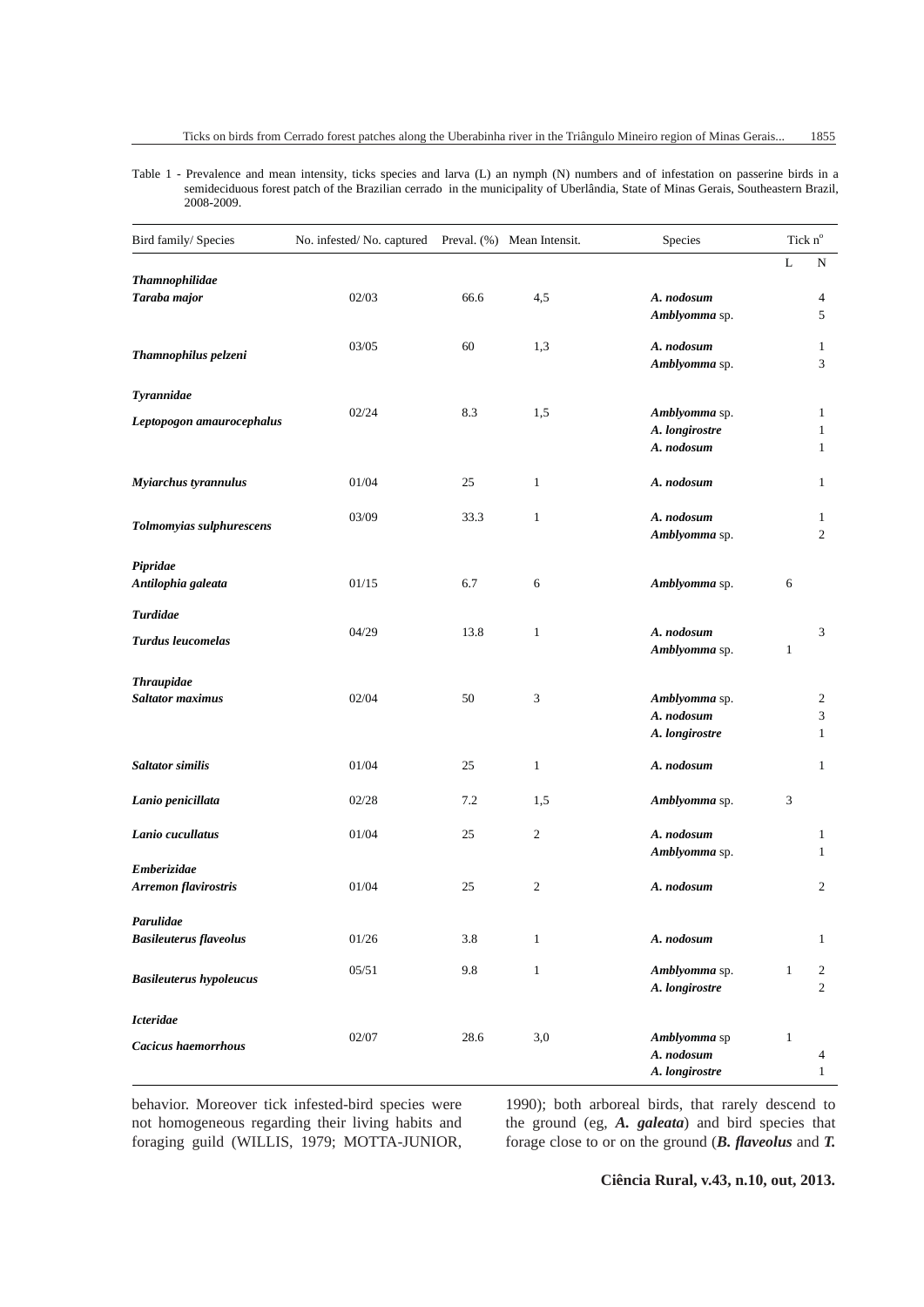*leucomelas*), were tick infested. Thus tick infestation of bird may have occurred on the ground or higher on bushes and trees. Thus host questing location of various tick species that parasitize birds shall be determined by forthcoming research.

Due to the difficulty of identifying immature and losses in the handling of specimens, only 23 ticks were identified: *A. nodosum* (n=23) and  $A$ . *longirostre* (n=5). The first, known to have the definitive host species of anteater (Myrmecophaga *tridactyla* and *Tamandua tetradactyla***)**, and occasionally armadillos (*Euphractus sexcinctus*) (BECHARA et al., 2002; MARTINS et al., 2004) that are commonly found in mammals of study region (obs. pers.) and the second, popularly known as "bird earrings"(GUIMARÃES et al. 2001; LABRUNA et al., 2007), found in adult parasite of the porcupines (*Coendou* spp) and possibly primates. Only two bird species were parasitized by this tick species: *S. maximus* and *B. hypoleucus*. These results indicate a quite complex life cycle for these tick species which involve a mammal host (some of which are arboreal) and Passerine birds. These observations are not devoid of importance if one considers that the tick *A. nodosum* may be involved in the epidemiology of human rickettsioses. A spotted-fever group *Rickettsia* closely related to *Rickettsia parkeri*, was isolated from *A. nodosum* ticks of Passeriforme birds captured in the Atlantic forest (OGRZEWALSKA et al., 2009).

Our results are preliminary, but still they underscore the importance of wild birds as hosts for immature ixodid ticks and also provide basic information on the host-parasite relationship in the Brazilian savannah domain.

#### **ACKNOWLEDGEMENTS**

This research was supported by Fundação de Amparo à Pesquisa do Estado de Minas Gerais (FAPEMIG), Federal University of Uberlândia, and Conselho Nacional de Desenvolvimento Científico e Tecnológico (CNPq) (Academic Career Research Fellowship to M.B.L. and M.P.J.S.). The authors are indebted to CEMAVE/ICMBIO (Centro Nacional de Pesquisa para Conservação de Aves Silvestres) and AGETEL for permissions and logistic support.

## **REFERENCES**

ARZUA, M.; BARROS-BATTESTI, D.M. Parasitism of *Ixodes* (*multidentatus*) *auritulus* Neumann (Acari: *Ixodidae*) on Birds from the City of Curitiba, State of Paraná, Southern Brazil. **Memórias do Instituto Oswaldo Cruz**, v.94, n.5, p.597-603, 1999.

ARZUA, M. et al. *Amblyomma aureolatum* and *Ixodes auritulus* (Acari: *Ixodidae*) on birds in southern Brazil, with notes on their ecology. **Experimental and Applied Acarology**, v.31, p.283-296, 2003. Available from: <http://dx.doi.org/10.1023/ B:APPA.0000010381.24903.1c>. Accessed: Jan. 05, 2013.

BECHARA, G.H. et al. Ticks associated with armadillo (*Euphractus sexcinctus*) and anteater (*Myrmecophaga tridactyla*) of Emas National Park, State of Goias, Brazil. **Annual NY Academic**. Science, v.969, p.290-293, 2002.

GUIMARÃES, J.H. et al. (Ed.). **Ectoparasitos de importância veterinária**. São Paulo: Plêidade, 2001. 213p.

KANEGAE, M.F. **Comparação dos padrões de ectoparasitismo em aves de Cerrado e de Mata de Galeria do Distrito Federal**. 2003. 83f. Dissertação (Mestrado em Ecologia - Universidade de Brasília, DF.

KNIGHT, J.C. Observations on potential tick vectors of human disease in the Cerrado region of Central Brazil. **Revista da Sociedade Brasileira de Medicina Tropical**, v.25, p.45-146, 1992.

LABRUNA, M.B. et al. Ticks collected form birds in the state of São Paulo, Brazil. E**xperimental and Applied Acarology**, v.43, p.147-160, 2007. Available from: <http://dx.doi.org/10.1007/ s10493-007-9106-x>. Accessed: April 10, 2013.

LABRUNA, M.B. et al. Notes on population dynamics of *Amblyomma* ticks (Acari: *Ixodidae*) in Brazil. **Journal of Parasitology**, v.95 n.4, p.1016-1018, 2009. Available from: <http:// dx.doi.org/10.1645/GE-1878.1>. Accessed: April 15, 2013.

LUZ, H.R. et al. Bird ticks in an area of the Cerrado of Minas Gerais State, southeast Brazil. **Experimental and Applied Acarology**, v.58 n.1, p.89-99, 2012. Available from: <http:// dx.doi.org 10.1007/s10493-012-9572-7>. Accessed:Feb. 20, 2013.

MARINI, M.A.; COUTO, D. Correlações ecológicas entre ectoparasitas e aves de florestas de Minas Gerais. In: LEITE, L.L.; SAITO, C.H. (Eds). **Contribuição ao conhecimento Ecológico do Cerrado**. Trabalhos selecionados do 3º Congresso de Ecologia do Brasil. Brasília: Deptº de Ecologia, Universidade de Brasília, 1997. p. 210-218.

MARTINS, J.R. et al. Occurrence of ticks on giant anteater (*Myrmecophaga tridactyla*) and collared anteater (*Tamandua tetradactyla*) in the Pantanal region of Mato Grosso do Sul State, Brazil. **Ciência Rural**, v.34 n.1, p.293-295, 2004.

MARTINS, T.F. et al. Nymphs of the genus *Amblyomma* (Acari: *Ixodidae*) of Brazil: descriptions, redescriptions, and identification key. **Ticks and Tick-borne Diseases**, v.1,n.2, p.75-99, 2010. Available from: <http://dx.doi.org/10.1016/j.ttbdis.2010.03.002>. Accessed: Feb 05, 2011.

MOTTA-JUNIOR, J.C. Estrutura trófica e composição das avifaunas de três hábitats terrestres na região central do estado de São Paulo. **Ararajuba**, v.1, p.65-71, 1990.

MYERS, N. et al. Biodiversity hotspots for conservation priorities. **Nature**, v.403, p.853-858, 2000. Available from: <http://dx.doi. org/10.1038/35002501>. Accessed: Jan. 15, 2012.

NAVA, S.; GUGLIELMONE, A.A. First record of *Amblyomma longirostre* (Koch, 1844) Acari: *Ixodidae*) from Peru, with review of this tick´s host relationships. **Systematic and Applied Acarology**, v.15, p.21-30, 2010.

**Ciência Rural, v.43, n.10, out, 2013.**